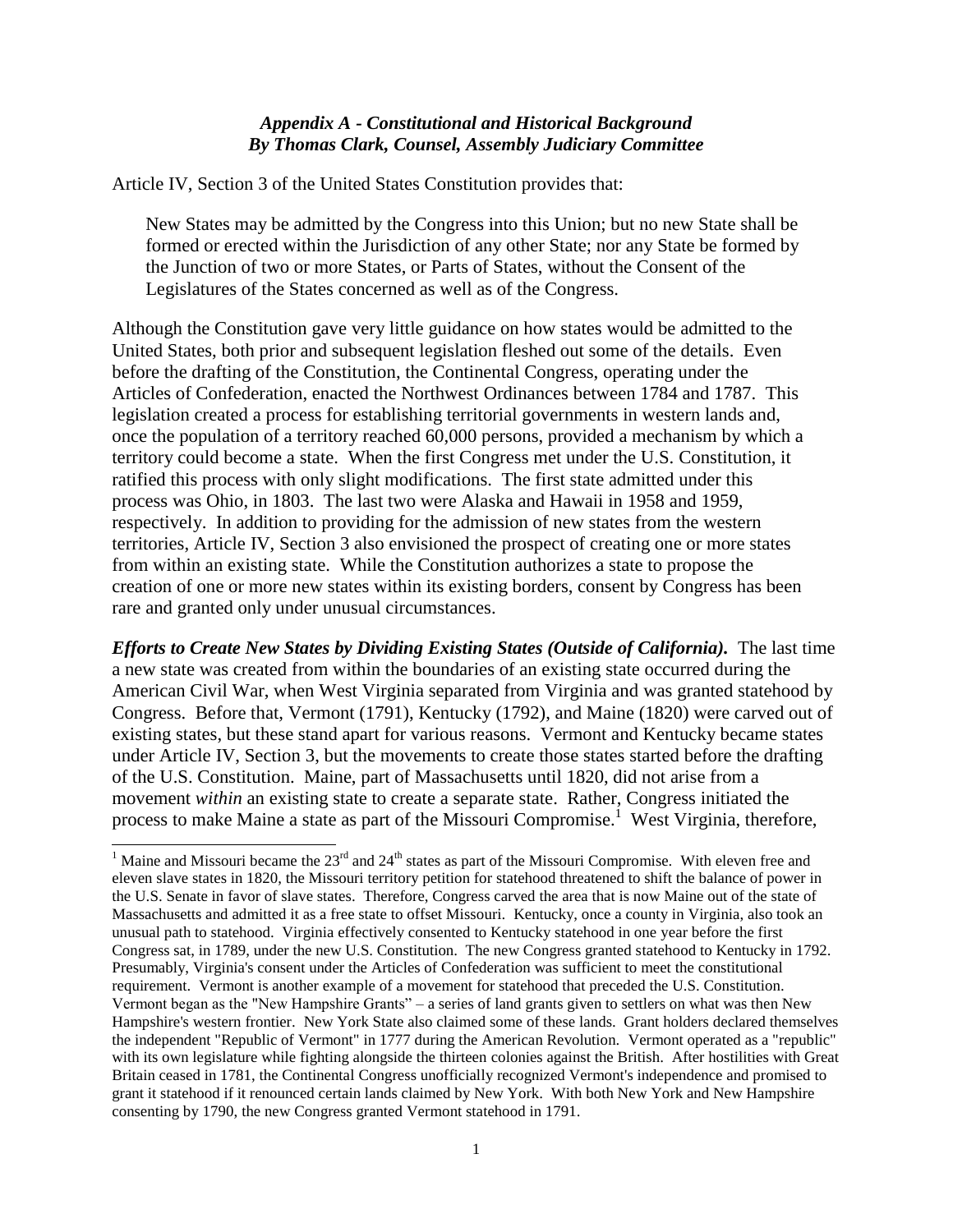represents the first and last time in the post-Constitutional period that a movement arose within an existing state with the aim of dividing that state.

*West Virginia Statehood and the U.S. Constitution.* Viewing the election of Abraham Lincoln in November of 1860 as a threat to the institution of slavery, South Carolina adopted an Ordinance of Secession in December of 1860, becoming the first Southern state to secede from the Union. When Confederates fired on federal Fort Sumter in Charleston Harbor on April 12, 1861 – marking the start of the American Civil War – several other states had already joined South Carolina in seceding from the Union, or were in the process of doing so.

Secession in Virginia, however, was a contested affair. On April 17, 1861, only days after the firing on Fort Sumter, Virginia called a state convention and adopted an Ordinance of Secession, subject to ratification by the voters. However, the vast majority of convention delegates from the northwestern (mostly non-slaveholding) region of the state voted *against* secession. Upon returning home, these delegates launched a movement to separate from the State of Virginia and remain in the Union. On April 22, 1861 – only five days after Virginia delegates adopted the Ordinance of Session – Unionists in northwestern Virginia adopted the "Clarksburg Resolution," which called for a convention to be held in the city of Wheeling on May 13-15, 1861. At this "First" Wheeling Convention, delegates proclaimed themselves a "provisional government" that was loyal to the Union. When Virginia voters ratified the Ordinance of Secession, Unionists from the northwestern counties convened the Second Wheeling Convention and proclaimed themselves to be the "Reorganized Government of Virginia." In effect, two governments – one in Richmond and one in Wheeling – claimed to be the "legitimate" government of Virginia. The Wheeling group requested that Washington recognize it as the legitimate government of Virginia. President Lincoln complied on July 4, 1861. Thus, from July 1861, until June 1863, the counties of northwestern Virginia were not a separate state, as such, but were the officially recognized government of Virginia (at least in the eyes of the U.S. government).

Over the next two years, however, the "provisional government" in northwestern Virginia took steps to seek admission to the Union as the new state of West Virginia. Unionist delegates drafted a state constitution, secured ratification by the voters, and petitioned Congress for statehood. Both houses of Congress quickly approved the West Virginia statehood bill, albeit subject to one condition: that West Virginia would amend its constitution to provide for the gradual abolition of slavery. West Virginia officially became a state on June 20,  $1863<sup>2</sup>$ 

Whether West Virginia's path to statehood was constitutional subsequently became a matter of (mostly academic) debate. Article IV, Section 3 of the United States Constitution (as supplemented by federal statutes) authorized Congress to admit new states from out of the western territories. However, carving new states out of existing states, splitting states, or combining two states into one state is a more complicated matter. On this point, Article IV, Section 3 states that "no state shall be formed or erected within the jurisdiction of any other state; nor any state be formed by the junction of two or more states, or parts of states, without the consent of the legislatures of the states concerned as well as of the Congress." In short, at a minimum, West Virginia could not become a separate state without the consent of the Virginia

 2 For a general overview, see Richard O. Curry, "A Reappraisal of Statehood Politics in West Virginia," *The Journal of Southern History* 28 (1962): 403-421; David Zimring, "'Secession in Favor of the Constitution': How West Virginia Justified Separate Statehood during the Civil War," *West Virginia History* 3 (Fall 2009): 23-51.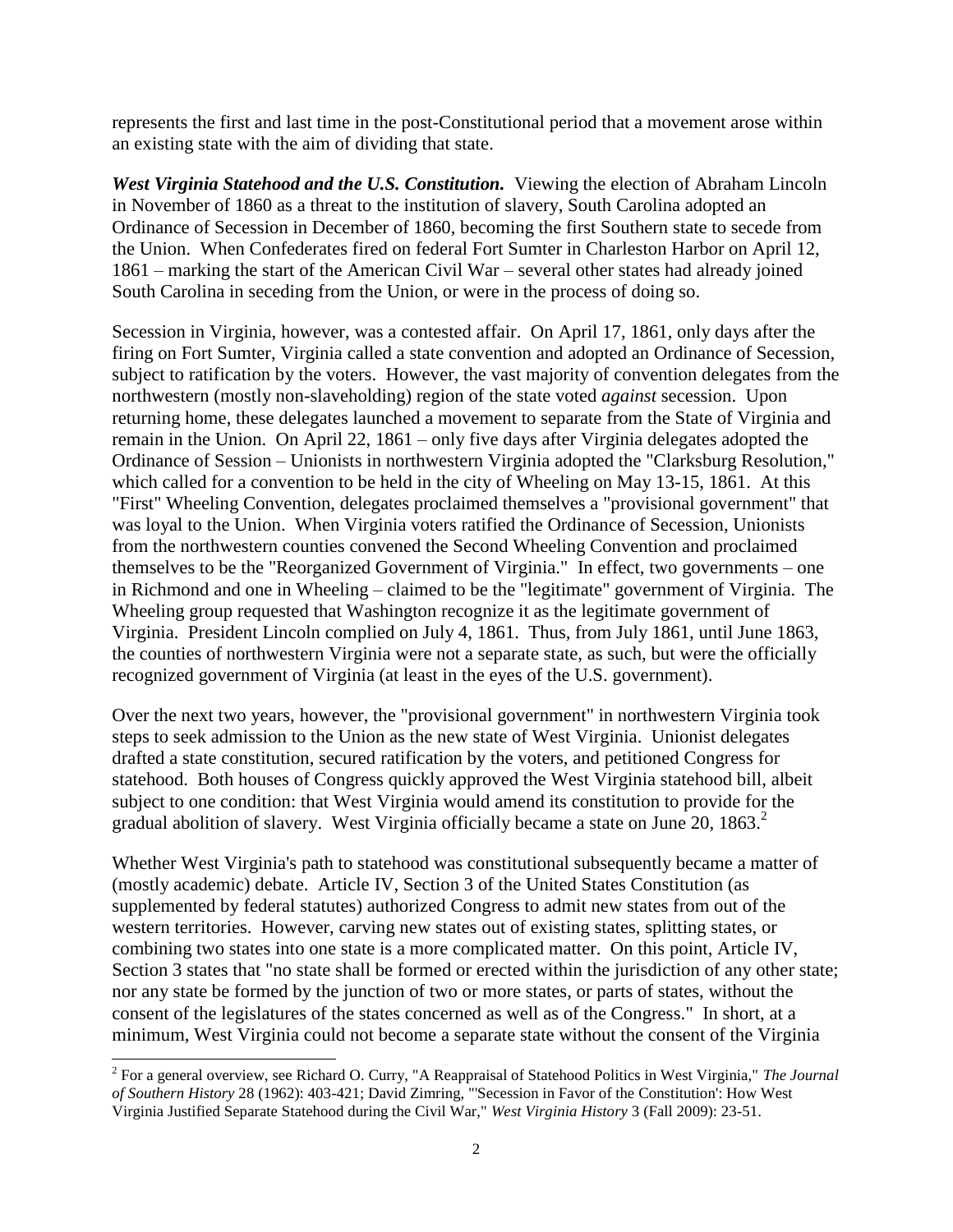legislature. While the simplest explanation and justification of West Virginia statehood may be that the exigencies of war and disunion overwhelmed constitutional niceties, there are plausible arguments for why West Virginia statehood met constitutional requirements. First, to the extent that U.S. recognized West Virginia as the legitimate government of Virginia, one could argue that the Virginia legislature *did* consent to the division. Second, given that Virginia had left the Union, there was no way it could have consented, or at the very least by seceding it had lost its right to consent or not consent to the creation of the new state within its borders. Another possible argument is that because Virginia had seceded, West Virginia was not "within the jurisdiction of any other state [of the United States]." $3$ 

Other scholars have offered counter-arguments claiming that West Virginia statehood did not satisfy the requirements of Article IV, Section 3. One argument hinges upon whether a semicolon, as used in the late  $18<sup>th</sup>$  century, functioned more like a comma or a period. Once again, Article IV, Section 3 reads:

New States may be admitted by the Congress into this Union; but no new State shall be formed or erected within the Jurisdiction of any other State; nor any State be formed by the Junction of two or more States, or Parts of States, without the Consent of the Legislatures of the States concerned as well as of the Congress.

Does the semicolon after "within the jurisdiction of any other State" in the second clause separate that clause from the last clause requiring consent of the concerned state legislatures and Congress? If it does, then that clause – "no new state shall be formed or erected within the Jurisdiction of any other State" – stands apart and creates an absolute bar on creating a new state within an existing state. On the other hand, if the semicolon functions more like a comma, then creating a new state from within an existing state is possible, but only with the consent of the concerned state legislatures and Congress.<sup>4</sup>

In *Virginia v. West Virginia* (1871), the U.S. Supreme Court considered the fate of two counties that did not clearly belong to either Virginia or West Virginia.<sup>5</sup> While the Court did not need to consider the constitutionality of West Virginia statehood per se, its decision nonetheless presumed that West Virginia statehood was constitutional and that the semicolon in Article IV, Section 3 did not create an absolute bar on creating a new state from within the borders of an existing state. If it had created an absolute bar, then the constitutionality of Maine, Kentucky, and Vermont were also suspect.

While the Supreme Court implicitly settled the constitutional legitimacy of West Virginia statehood, this did not settle all legal questions caused by the creation of two states.

 $3$  For an exhaustive (and perhaps exhausting) overview of the constitutional arguments for and against the constitutional legitimacy of West Virginia statehood, see Vasan Kesavan and Michael Stokes Paulsen, "Is West Virginia Unconstitutional? *California Law Review* 90 (March 2002): 291-400.

 $^{4}$  *Id.* Even if one accepts that the semicolon does not create an absolute bar, there were other reasons to question West Virginia statehood. For example, no one ever seems to have questioned the logical difficulty that West Virginia was apparently simultaneously the State of Virginia and the government of that portion of the state petitioning for admission as a new state. Recognizing the Wheeling government as the State of Virginia was simply a legal fiction necessary to fulfill the constitutional requirement of legislative approval by the concerned states.

<sup>5</sup> *Virginia v West Virginia* (1871) 78 U.S. 39. The question concerned the results of elections in Berkeley and Jefferson counties at the time Unionists voted to separate from Virginia.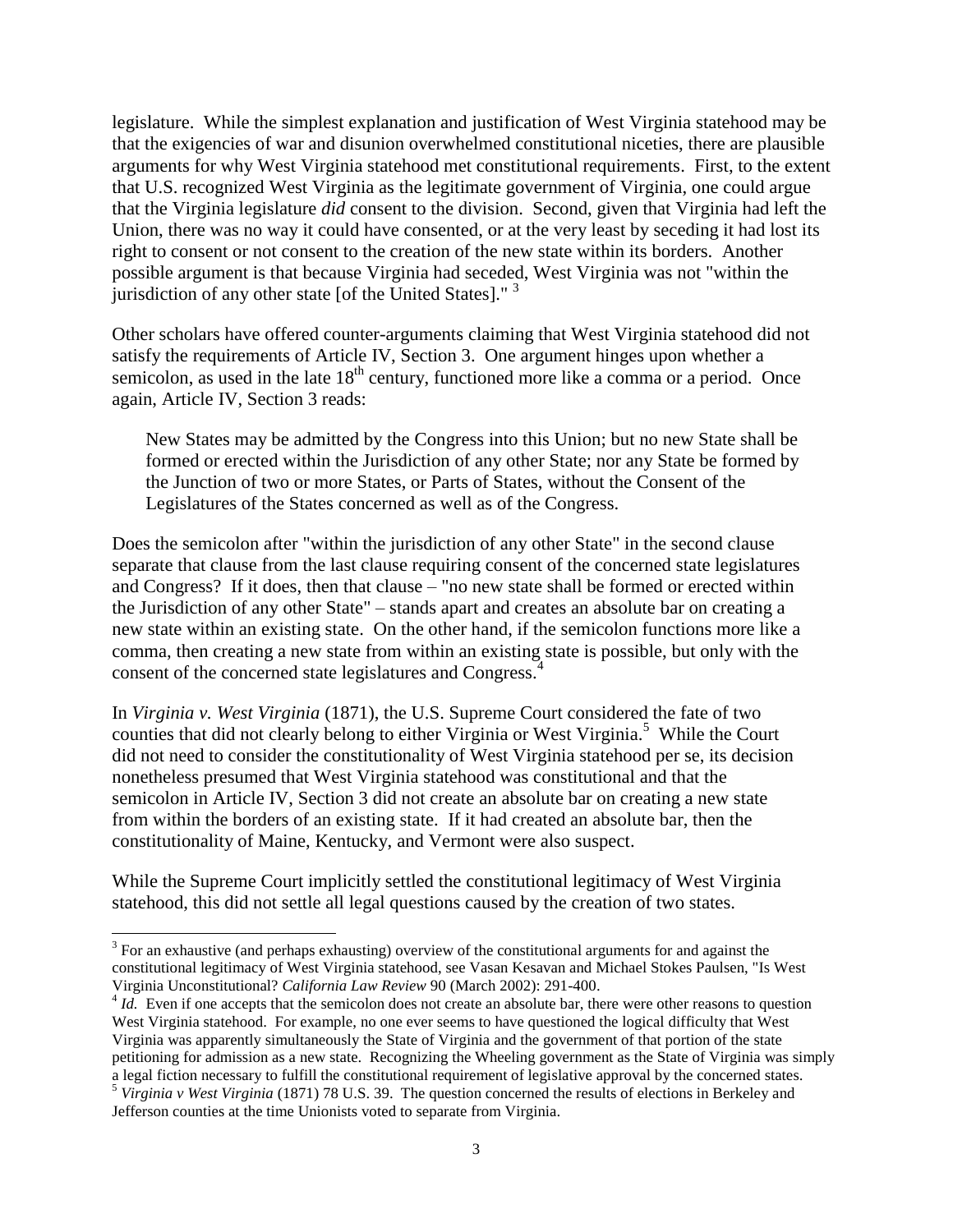Litigation between the two states, as well as between private inhabitants of those states, continued at least another sixty years. The most contentious issue concerned obligations for the public debts incurred by Virginia before January 1, 1863. West Virginia recognized its obligation to assume part of that debt and, in fact, wrote this obligation into its state constitution. However, agreement on the principle that each state was responsible for a fair share of the public debt did not mean agreement on the specific apportionment. Litigation over this issue continued for more than a half-century, eventually reaching the U.S. Supreme Court in 1911, with final negotiations continuing for several years after that.<sup>6</sup>

The lengthy legal dispute between Virginia and West Virginia is instructive for the present initiative to split California into three states, for it illustrates that even where new states agree in principle on a particular issue, litigation owing to the separation may continue for a half-century or more. How the three new states carved out of California will apportion nearly 170 years of accumulated public debts and public assets will not be an easy matter. Even if the three new states agree as to their general rights and obligations and write them into their respective constitutions, disputes over how to interpret and administer those provisions will likely result in continuing litigation.

*Prior Movements to Divide California*: Efforts to divide California date to at least the Mexican period (1821-1846) prior to U.S. occupation and statehood. As the northernmost territory of Mexico, political disagreements regularly split the territory into Northern (*norteño)* and Southern (*sureño)* camps. This division first came to a head in 1825 when Governor Jose Maria Echeandia decided to reside in San Diego instead of Monterey, the recognized provincial capital under both Spain and Mexico since 1775. After a few minor military skirmishes, and a one-year period of separate Northern and Southern provisional governments, the two regions reunited under Governor Figueroa in 1832. Nonetheless, disputes over secularization of the Franciscan Missions, trade with foreign countries (especially the United States), and competition for land grants continued to divide Alta California and generate occasional calls for separation. North-South divisions were temporarily put aside when the United States occupied California during the Mexican-American War (1846-1848), but the divisions seen in Mexican California continued after the U.S. acquired California (as well as other former Mexican territories) under the Treaty of Guadalupe Hidalgo in 1848.

Efforts to divide U.S. California occurred, quite literally, at the very moment of state formation, before California's admission into the Union. In 1849 California's military governor, General Riley Bennett, called for a convention to draft either a territorial or a state constitution for submission to Congress. By this time, the gold rush had spawned a population explosion in Northern California. Delegates from the Southern part of California favored drafting a territorial constitution while the more numerous delegates from the Northern parts favored drafting a state constitution. A principle point of contention between North and South at the Monterey convention was the relative expense of a territorial versus a state government. The federal government would fund a territorial government, but a state

<sup>6</sup> *Virginia v West Virginia* (1911) 220 U.S. 1. The Court held that West Virginia's state constitution required it to pay one-third of the public debt acquired before January 1, 1863, pending resolution of interest computations. However, negotiations continued and a final resolution was not reach until 1919. *See* Roswell Page, "The West Virginia Debt Settlement," *Virginia Law Register* New Series 5 (1919): 257-283.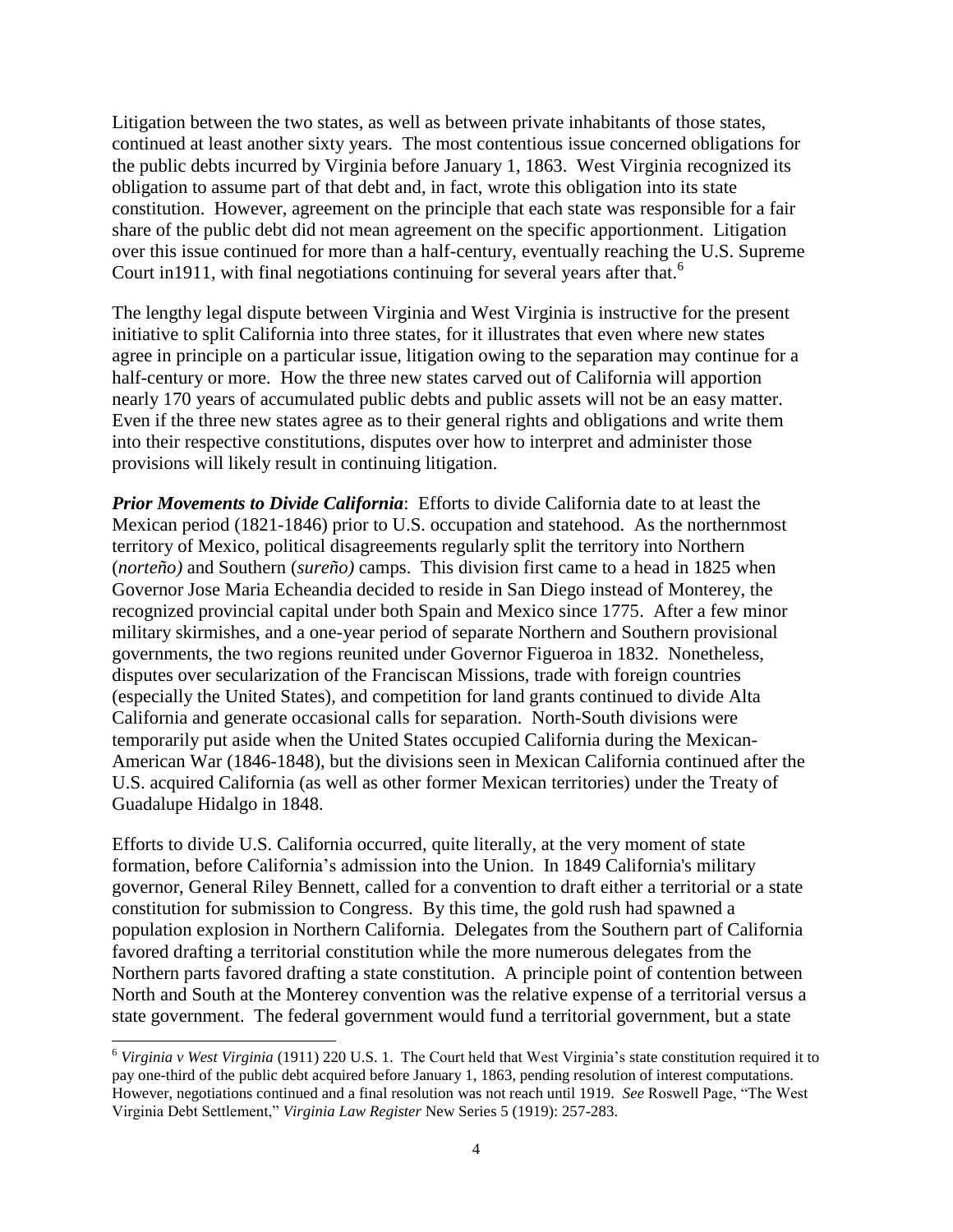government would obtain revenue from state taxation, and property taxes in particular. The delegates from Southern California – including the grant-holding and Spanish-speaking *Californios* – reasonably feared that the burden would fall disproportionately on the larger landed estates in the South for the benefit of the more populous, mineral-rich Northern parts, where most of the land was owned by the federal government and not subject to taxation. Because Northern California delegates outnumbered Southern California delegates, the convention overwhelmingly voted to draft a state constitution and seek admission as a state, bypassing territorial status altogether. The convention rejected the wishes of Southern Californians to either seek territorial status or, barring that, divide the state so that the Southern region could enter as a territory. The lopsided vote only reaffirmed the Southern delegates' fears that the new state government would serve the interests of the North even as the South bore the financial burden.<sup>7</sup>

*Early Legislative Efforts to Divide the New State of California.* When California's statehood proposal reached Congress, federal lawmakers also considered plans to divide the state, albeit for different reasons. While the arguments in California focused upon respective tax burdens, Congress viewed California statehood within the ongoing debate over slavery and the precarious balance of free and slave states. Congress could have extended the Missouri Compromise line (36 degrees 30 minutes latitude) to the Pacific and admitted California as two states, one free and one slave. Instead, under the Compromise of 1850, California entered as a free state; in return, the Southern slave states received a stronger Fugitive Slave Act and a promise that the remaining territory acquired from Mexico could enter as slave states.<sup>8</sup>

Throughout the 1850s, each California legislative session witnessed an effort by legislators from districts in Southern California to divide the state by a line that would run east from San Luis Obispo or, alternatively, along the Tehachapi Mountain range. In addition to citing an unfair tax burden and the greater political influence of Northern California, legislators from Southern California argued that the state was too large and too diverse in economic interests to be effectively governed by a single state government, a reasonable complaint given the absence of modern communication and transportation systems. Southern complaints seemed validated when Governor John McDougal, in his 1852 message to the Legislature, reported that the six southernmost counties in California had only about 6,000 people, but contributed over \$42,000 to the state treasury. Meanwhile the counties in the northern mining regions had nearly 120,000 people, but paid just over \$21,000 to the state treasury. Efforts to divide the state culminated in 1859, when the Los Angeles-area *Californio* Andres Pico introduced a bill that would split the state at the 36<sup>th</sup> parallel (San Luis Obispo county southward). The Pico Act required the approval of both houses of the legislature as well as ratification of voters in the affected southern counties. The Legislature passed the measure, the Governor signed it, and over two-thirds of the voters in the designated counties ratified it. However, California's timing was not ideal; the petition

<sup>7</sup> J. Ross Browne, *Report of the Debates in the Convention of California, on the Formation of the State Constitution, in September and October, 1849* (1850); James Rawls and Walton Bean, *California: An Interpretive History* (6<sup>th</sup> Ed. 1993), 97-100.

<sup>8</sup> Leonard Richards, *The California Gold Rush and the Coming of the Civil War* (New York, 2007), chapters 4-5.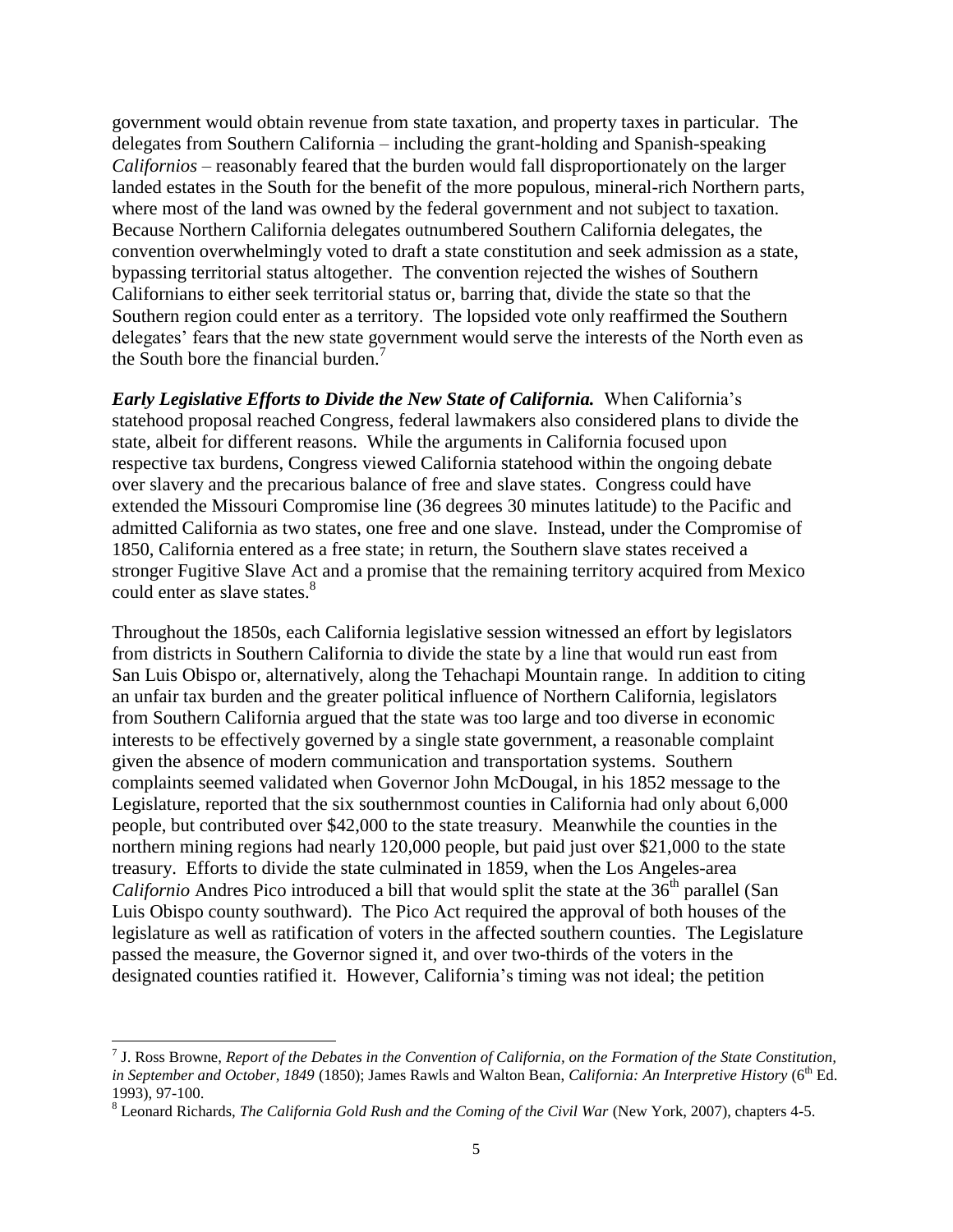reached Washington just as the nation was heading into the Civil War. Therefore, Congress never acted on the petition.<sup>9</sup>

*Continued Efforts to Divide the State.* While the 1850s marked the most serious and nearly successful effort to divide the state, other efforts to divide the state continued with varying degrees of seriousness into the 1880s. Beginning in the 1890s, however, much greater population growth in Southern California, a corresponding increase in political representation and improvements in communication and transportation undermined the forces supporting division. Nonetheless, periodic proposals to split the state continued throughout the  $20<sup>th</sup>$  century. For example, in 1915, Northern Californians circulated a petition to amend the California Constitution to redraw the state's southern boundary at the Tehachapi Mountains. Southern Californians responded with a counter-petition that welcomed the division but revised the boundary so that a new state of Southern California would include a swath of counties along the 233-mile aqueduct (completed in 1913) that carried water from Owens Valley to Los Angeles.<sup>10</sup> While the proposal never gained traction, it nevertheless pointed to a serious issue: any effort to divide the state would need to account for the movement of water from North to South. If Southern Californians still had any lingering desire to form a separate state in 1915, the counter-petitioners clearly understood how the stakes had changed. As discussed in detail in the hearing background paper, the state's complex water-transfer system, which has become much more extensive than it was in 1915, constitutes just one of many infrastructure projects that affect and benefit the entire state and transcend all proposed boundaries for dividing California.

*Efforts of Northern California and Southern Oregon to Form a New State.* Just as the state-division efforts of the 1850s reflected a feeling of marginalization on the part of Southern Californians, later efforts to split the state appear to reflect similar feelings on the part of people in the northernmost reaches of the state. The plan to create a "State of Jefferson" began in 1941 when a handful of counties in Northern California and Southern Oregon declared their desire to break from their respective states and seek admission as a new state. Although similar ideas emerged as early as the 1850s, it was not until 1941 that an interstate alliance of six counties formed a citizen's committee to advocate separating from their respective states to form the  $49<sup>th</sup>$  state. The six-county bloc originally included Curry, Josephine, and Jackson counties in Oregon, and Del Norte, Siskiyou, and Modoc in California, a region that was allegedly "ravaged by the neglect of Sacramento and Salem." On November 27, 1941, the "State of Jefferson" issued a "Proclamation of Independence" and established its purported state capitol at Yreka.

Like the ill-fated Pico Act nearly a century before, efforts to form the State of Jefferson were derailed because of more pressing national and international events. On December 4, 1941, the State of Jefferson convened a "territorial" assembly, apparently with intent to petition Congress at some point for statehood. Only three days later, on December 7, 1941, the Japanese attack on Pearl Harbor and the eventual declarations of war ended the movement.

<sup>9</sup> William Henry Ellison, "The Movement for State Division in California, 1849-1860," *Southwestern Historical Quarterly* 17 (1913): 101-139.

<sup>&</sup>lt;sup>10</sup> Rockwell D. Hunt, "History of the California State Division Controversy," *Annual Publications of the Historical Society of Southern California* 13 (1924): 37-53, especially 48-50. On the rapid growth of Southern California relative to the rest of the state, see Rawls and Bean, pp. 191-196, 279-292.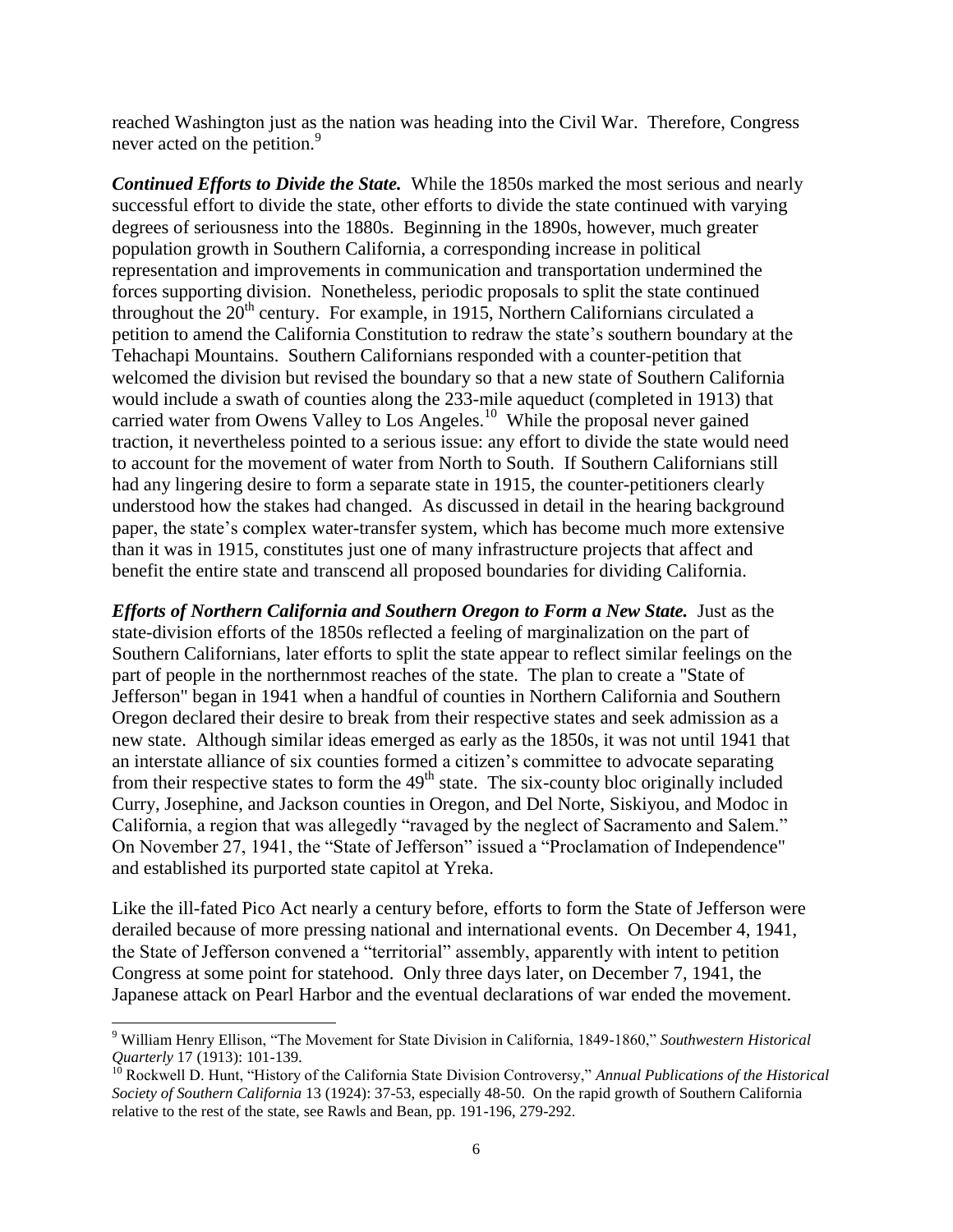Del Norte County Judge John Childs, the acting "Governor" of the territory, proclaimed that, in "view of the National emergency, the acting officers of the provisional territory of Jefferson here and now discontinues any and all activities." He went on to note that the purpose of the movement was to call attention to the need to develop the area's mineral resources; the Governor felt confident that the point had been made and that the wartime emergency would cause the federal government to finally develop those resources.<sup>11</sup>

Advocates of the State of Jefferson still maintain a Website today, but the proposed state mostly exists as an imagined community, bent on making the point that state legislatures in Salem and Sacramento are dominated by liberal and urban interests "out of touch" with rural communities.<sup>12</sup> In this sense, the State of Jefferson expresses sentiments not unlike those espoused by Southern Californians in the 1850s: that the more populous parts of the state dominate state governments and pursue policies that are contrary to the interests and values of residents of rural areas.

*From the 1960s to Today:* Although a few bills seeking to divide the state were introduced in that Legislature between the 1960s and the 1990s, most never gained much momentum and polls consistently indicated that Californians overwhelmingly opposed division of their state. Modern efforts to divide the state have not been "movements" but rather the pet projects of individual legislators or private citizens with time and money to spare.<sup>13</sup> By the 1990s, proposals to split California recited a standard refrain: that California had become "ungovernable," either because of its size or diversity, or because of institutional restraints imposed through government-by-initiative.<sup>14</sup> In 1993, Assembly member Sam Statham expressed this sentiment when he proposed a non-binding referendum that would put the question of splitting the state before the voters. The vote would not have required the Legislature or anyone else to do anything, but was rather intended to gauge public opinion on the issue. Statham, who was from Redding, believed that Sacramento – dominated by legislators from coastal California – Los Angeles and San Francisco in particular – simply did not understand the rest of the state. Statham initially proposed two states, but the final version of his bill proposed three states named Northern California, Central and Coastal California, and Southern California – with one wit proposing the names Logland, Fogland, and Smogland. One can view the entertaining Assembly Floor debate in the C-SPAN archives, with references to three new bear flags (featuring Papa Bear, Mama Bear, and Baby Bear, respectively). Several members joked (perhaps) about who would be stuck with San Francisco. Yet, for all of the laughs, the bill passed off the Assembly Floor with the support of Speaker Willie Brown. However, Senate Pro Tem David Roberti held the bill in the Senate Rules Committee.<sup>15</sup>

l

<sup>&</sup>lt;sup>11</sup> W.N. Davis, "State of Jefferson," *California Historical Society Quarterly* 31 (1952): 125-138.

<sup>&</sup>lt;sup>12</sup> See the State of Jefferson website at [http://soj51.org/,](http://soj51.org/) last visited May 19, 2018. The website's "Declaration of Independence" now claims to represent the 23 counties of Northern California.

<sup>13</sup> On efforts in 1960s and 1970s, see Michael Di Leo and Eleanor Smith, *Two Californias: The Truth about the Split-State Movement* (1983).

<sup>14</sup> "The Ungovernable State," *The Economist* (2009).

<sup>15</sup> Vicki Haddock, "Splitsville: Californians Have Tried – and Failed – 200 Times to Divide the State," *California Magazine,* Summer 2002. The Assembly Floor debate on the Statham bill is at [https://www.c](https://www.c-span.org/video/?42879-1/proposal-divide-california)[span.org/video/?42879-1/proposal-divide-california](https://www.c-span.org/video/?42879-1/proposal-divide-california) .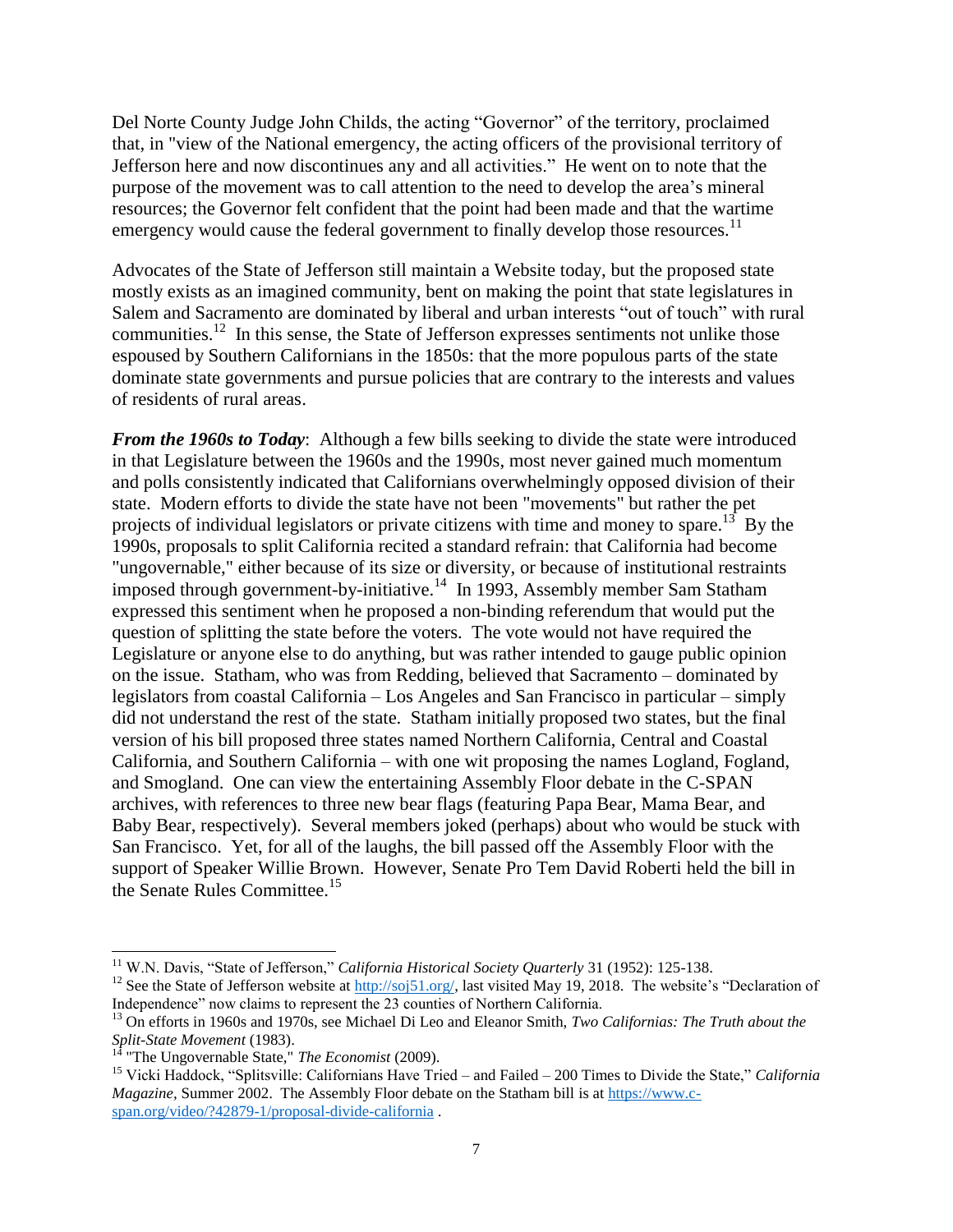Given the state's penchant for "direct democracy," it comes as no surprise that recent efforts to divide the state have come from outside of the Legislature and used the initiative process. Timothy Draper, the Silicon Valley entrepreneur who proposed the three-state initiative that is the subject of this hearing, launched an earlier effort to divide California into six states: Jefferson, North California, Silicon Valley, Central California, West California, and South California. In addition to requiring voter and legislative approval before the Governor would submit the plan to Congress, the measure proposed a 24-member commission to negotiate a division of California's debts and assets among the six new states. In support of the initiative, Draper relied upon the standard trope that California had become "ungovernable" due to its size and diversity, and that six smaller governments would be more efficient and more representative. Organized opposition to the proposal came from the bipartisan "OneCalifornia" organization. Opponents argued, among other things, that efforts to divide the state wasted time and money. All six proposed states would need to elect delegates to a state convention, draft a state constitution, and take other preliminary steps necessary to create the organizational infrastructure of the states before the Governor submitted a plan which Congress would almost certainly reject. Moreover, opponents pointed to the complex issues of divvying up state assets and institutions, such as the public university system, the state prison system, and the state water projects. More generally, opponents argued that we should put the same amount of time, money, and effort into improving California, rather than abandoning it. $16$ 

*Conclusion:* Are there any lessons to learn from the history of repeated and failed attempts to divide California?

First, the most serious efforts to divide the state came in the 1850s and reflected genuine concerns among inhabitants of the southern part of the state. They reasonably feared that that they would bear a greater tax burden of supporting state programs, while being politically outnumbered by the northern part of the state. However, this popular support for dividing California waned in Southern California as that region grew in proportion to the rest of the state and as commercial and technological developments created a more integrated economy. In later years, the political divide between Southern California and Northern California often centered on water issues. However, no matter how contentious the water debates became, the existence of a statewide water project made the task of dividing the state far more complicated. The simple north-south division of California no longer adequately captures conflict within California. Indeed, a political division between "liberal" coastal areas and "conservative" inland areas (i.e. a division between east and west) has seemingly displaced the longstanding divide between the northern and southern areas of the state. $17$ 

A second lesson from this history is that movements to divide the state have often reflected a sense that some parts of the state feel marginalized and ignored by a state government that caters to other more populous, prosperous, and politically powerful regions of the state.

<sup>&</sup>lt;sup>16</sup> The Legislative Analyst Office (LAO) analysis of the six-state proposal at http://lao.ca.gov/ballot/2013/130771.aspx

 $17$  On the shift from a north-south to an coast-interior divided, see John Wildermuth, "New dividing line in California politics / State voters now split between east and west, not north and south," *San Francisco Chronicle,*  October 6, 2002.